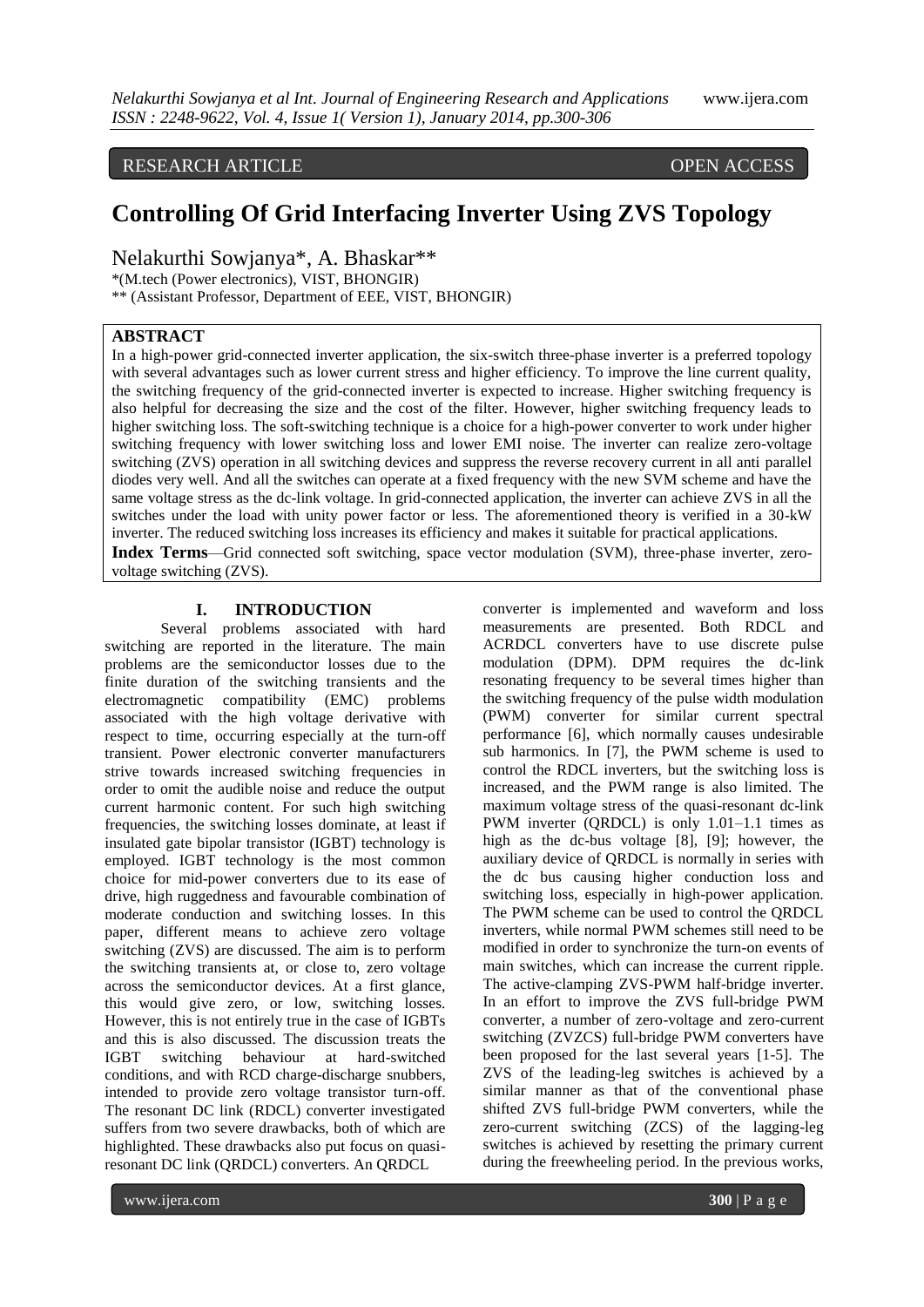the ZVS operation of the ZVZCS full-bridge PWM converter has been known to be same with that of the ZVS full-bridge PWM converter, and only a few studies on the detailed analysis of the soft switching mechanism are found in the literatures. Since the ZVS mechanism of the ZVZCS full-bridge PWM converters is different from that of the conventional ZVS full-bridge PWM converter, different design considerations are required. The zero-current transition (ZCT) inverter [20]–[22] achieves ZCS in all of the main and auxiliary switches and their anti parallel diodes. This topology needs six auxiliary switches and three LC resonant tanks. The simplified three-switch ZCT inverter [23] needs only three auxiliary switches to achieve zero-current turn-off in all of the main switches and auxiliary switches. Compared with the six-switch ZCT inverter, the resonant tank current stress of the three-switch ZCT inverter is higher. The structure of the ZVS-SVM controlled three-phase PWM rectifier [24] is similar to the ACRDCL converter. With the special SVM scheme proposed by the authors, both the main switches and the auxiliary switch have the same and fixed switching frequency. The reverse recovery current of the switch antiparallel diodes is suppressed well and all the switches can be turned ON under the zero-voltage condition. Moreover, the voltage stress in both main switches and the auxiliary switch is only 1.01–1.1 times of the dc-bus voltage. In this paper, a ZVS three-phase grid-connected inverter is proposed. The topology of the inverter is shown in Fig. 2, which is similar to the rectifier topology proposed in [24]. All the soft-switching advantages under the rectifier condition can be achieved in a grid-connected inverter application, and the voltage stress in both main switches and the auxiliary switch is the same as the dc-bus voltage. The operation principle of this SVM scheme is described in detail.

## **II. INVERTER TOPOLOGY AND MODULATION SCHEME**

In fig 2 it is shown the basic PWM inverter circuit and the clamped circuit. The clamping circuit consists of active switch S7, resonant inductor Lr , and clamping capacitor Cc . During most time of operation, the active switch S7 is in conduction mode, and energy circulates in the clamping branch. When the auxiliary switch S7 is turned OFF, the current in the resonant inductor iLr will flow through the parallel capacitors of the main switch and then the main switch can be turned ON under the zero-voltage switching condition. When the main switch is turned ON, Lr eliminates the reverse recovery current of an anti parallel diode of the other main switch on the same bridge. Since it is a two level inverter, normally the auxiliary switch must be activated three times per PWM cycle if the switch in the three legs is modulated asynchronously. To make the auxiliary switch having the same switching frequency as the main switch, a new type of Space vector modulation scheme is proposed to control the inverter. Suppose that the gridconnected inverter works with unity power factor; the grid line voltage and the inverter output current waveform are shown in Fig. 3; the corresponding













diagram

In voltage SVM, the whole utility cycle can be divided into six voltage sectors, and every grid voltage sector can still be divided into two different smaller sectors according to the maximum value of the phase current in the inverter. For example, the grid voltage sector SECT1 can be divided into SECT1-1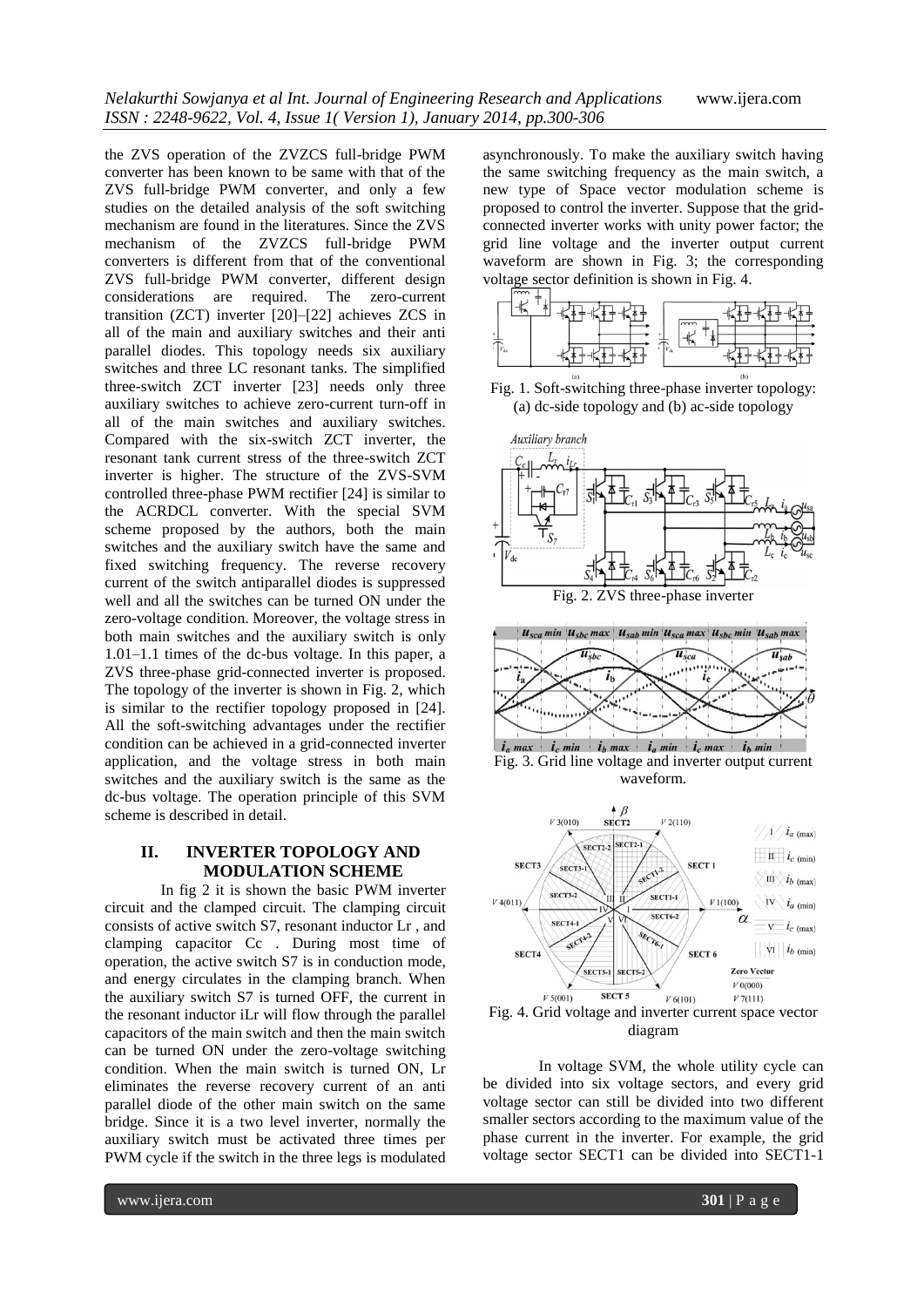and SECT1-2. In SECT1-1, the absolute value of the phase-A current obtains the maximum value, and in SECT1-2, the absolute value of the phase-C current does the same. Since the operation of the converter is symmetrical in every 30∘, assume that the inverter is operating in SECT1-1. If the grid-connected inverter works with unity power factor, ia  $> 0$  and ic  $<$  ib  $< 0$ in SECT1-1. The phase voltage and phase current in phase A obtains the maximum value; there exist four switching states as shown in Fig. 4: 111, 100, 110, and 000. The equivalent circuits of these four switching states are shown in Fig. 5. If the switching sequence in SECT1-1 is 111-100-110-111, as shown in Fig. 6, then the zero vector will always be 111 and switch S1 will always be in conduction. When the switching state changes from 111 to 100, switches S6 and S2 will be turned ON simultaneously. The auxiliary branch needs to act in this transition process to suppress the reverse recovery currents of antiparallel diodes of S3 and S5 and create the ZVS condition for S6 and S2 . During the state from 100 to 110, the current in S6 at first will flow into the anti parallel diode of S3. During the state from 110 to 111, the current in S2 will flow into the anti parallel diode of S5 . These two transitions are normal soft switching. Thus, the auxiliary branch only needs to act once in one switching cycle to resonant the dc bus to zero, creating the ZVS condition for the switches and suppressing the diode recoveries in two phases. The auxiliary switch can work at the same frequency as the main switch. And the main switch can be turned ON or OFF at the exact time decided by the SVM control. The resonant process equivalent circuits in the state change from 111 to 100 as shown in Fig. 5. The key waveform of the inverter equivalent circuit in SECT1-1 is shown in Fig. 6. Take SECT1-1 as an example for analysis, the steady-stage circuit and key waveforms of the inverter are shown in Figs. 6, respectively. During circuit topological changes, the complete circuit operation in SECT1-1 can be divided into nine stages.

The following assumptions are made to simplify the analysis of the ZVS inverter:

1) Switches S1–S7 are considered as an ideal switch with its anti parallel diode;

2) Capacitances Cr 1–Cr 7 paralleled with switches S1–S7, respectively, include parasitic capacitance and external capacitance;

3) In one switching cycle, the inductor current ripple is small and can be considered as a constant current source;

4) The capacitance of the clamping capacitor Cc is large enough, so the voltage ripple across it is small, and thus can be regarded as a voltage source;

5) The resonant frequency of Cc and Lr is much lower than the operation frequency of the converter.

Stage 1 (t0  $-t1$ ): Main switches S1, S3, and S5 and auxiliary switch S7 are ON. The circuit is in the state 111. In the auxiliary resonant cell, the voltage of Lr is clamped by clamping capacitor Cc , and its current iLr increases at the rate of

$$
\frac{dirl}{dt} = -\frac{Vce}{Lr} \tag{1}
$$

Stage 2 (t1  $-t2$ ): In t1, S7 is turned OFF; the resonant inductor Lr discharges the parallel capacitors Cr 4 , Cr 6 , and Cr 2 and charges parallel capacitor Cr 7 of the auxiliary switch S7. S7 is turned OFF under the ZVS condition because of the snubber capacitor Cr 7 .

Stage  $3$  (t2 –t3): In t2, the voltage across S7 reaches Vdc, S7 is OFF, the voltages across Cr 4 , Cr 6 , and Cr 2 drop to zero, and the antiparallel diodes of these main switches start to conduct. The resonant between Lr and these paralleled capacitors stops. S2 and S6 can be turned ON under the ZVS condition.

Stage  $4$  (t3 –t4): In t3, S2 and S6 are turned ON under the ZVS condition. In this stage, the currents in phase B and phase C convert from the antiparallel diodes of S3 and S5 to S2 and S6, respectively. When the main switch transition process completes, the antiparallel diodes of S3 and S5 experience diode reverse recovery. Due to the existence of the resonant inductor Lr , the diode reverse recovery is suppressed and the current in Lr iLr changes at the rate of

$$
\frac{dlr}{dt} = \frac{Vde - Vce}{Vr} \tag{2}
$$

Stage  $5$  (t4  $-$ t5): Main switches S3, S4, and S5 are OFF at t4 ; the circuit reaches the state 100. Lr , Cr 3 , Cr 4 , Cr 5 , and Cr 7 start to be in resonance. The voltages across S3, S4 , and S5 start to increase and the voltage across S7 starts to decrease. At t5, the voltages across S2, S4 , and S6 reach to Vdc, the voltage across S7 decreases to zero, and the antiparallel diode of S7 starts to conduct. S7 can be turned ON under the ZVS condition. Lr , Cr 3 , Cr 4 , Cr 5 , and Cr 7 stop to be in resonance. The time between t2 and t5 is the duty cycle loss of S2 and S6 . As stages 3–5 are very short compared with the whole switching cycle, the impact of this duty cycle loss on the circuit operation during the whole switching cycle can be ignored.

Stage  $6(15 -16)$ : At t5, the circuit reaches the state 100. The main switches S1, S2 , and S6 and the auxiliary switch S7 areON. The resonant inductor is charging the clamping capacitor Cc .

Stage 7 (t6  $-17$ ): At t6, S6 is turned OFF. The inductor Lb will charge C6 and discharge C3 . Due to the existence of C3 and C6 , S6 is turned OFF under the ZVS condition. Stage  $8(17 -18)$ : The circuit reaches the state 110. The main switch S1, S3 , and S2 and the auxiliary switch S7 are ON. The resonant inductor is charging the clamping capacitor Cc

Stage 9 (t8  $-$ t9 ): At t7, S2 is turned OFF. The inductor Lc will charge C2 and discharge C5 . Due to the existence of C5 and C2 , S2 is turned OFF under the ZVS condition. At t9 , the voltage on S5 decreases to zero, and the antiparallel diode of S5 starts to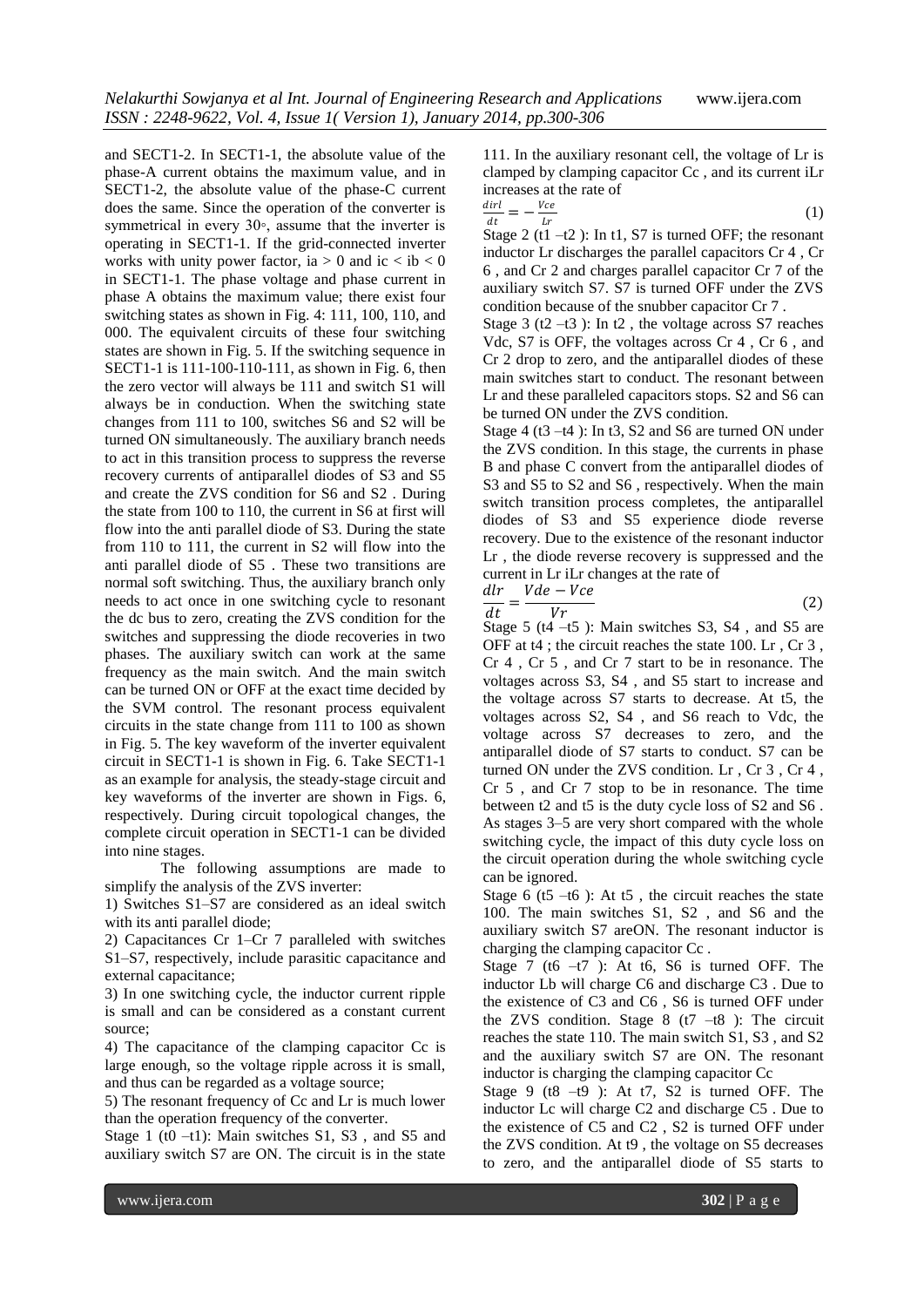conduct. S6 can be turned ON under the ZVS condition. The circuit reaches the state 100. After t 9 , a new switching cycle starts again.



Fig. 5. Four switching states in the SECT1-1: (a) state 111, (b) state 100, (c) state 110, and (d) state 000.

## **III. MODULATION SCHEME UNDER DIFFERENT CURRENT POWER FACTORS**

The aforementioned analysis is based on the assumption that the grid-connected inverter works with unity power factor. Actually, the ZVS inverter can still work when  $\Box u \neq \Box i$ ; the corresponding voltage sector definition is shown in Fig. 4. The grid



Fig. 6. Voltage space vectors and the time diagram in SECT1-1.

Voltage and inverter current are expressed, respectively, as

$$
Usa = Uscos(wt + \Psi u)
$$
\n(3)

$$
Usb = Uscos\left(wt - \frac{2pi}{3} + \Psi u\right)
$$
\n<sup>(4)</sup>

$$
Usc = Uscos\left(wt + \frac{2pi}{3} + \Psi u\right)
$$
\n
$$
Isa = Iscos(wt + \Psi u)
$$
\n(5)

$$
Isb = Iscos\left(wt - \frac{2pi}{3} + \Psi u\right)
$$
\n(4)

$$
Isc = Iscos\left(wt + \frac{2\pi i}{3} + \Psi u\right)
$$
 (5)

Take  $|Wu-W|$  i| ≤  $\pi/6$  for example; the auxiliary switch S7 only needs to act once in one switching cycle to resonant the dc bus to zero, creating the ZVS condition for switches and suppressing the diode recoveries in two phases. The auxiliary switch can work at the same frequency as the main switch. And the main switch can be turned ON or OFF at the exact time decided by the SVM control. The modulation scheme of the main switch with  $|\text{u} - \text{u}| \le \pi/6$  is shown in Table I.





### **IV. SIMULATION AND MATLAB IMPLEMENTATION**

A 30-kVAv three-phase two level softswitching grid connected inverter and control structure is implemented using Matlab/ simulation software and is tested in different power factors as shown in Fig. 1, The parameters considered for the circuit are of the circuit are  $Vdc = 680V$ , grid phase voltage 220 Vrms, the output filter inductor  $L=0.3$  mH, the resonant capacitance  $Cr = 3.3$  nF, the resonant inductance Lr 30  $\mu$ H, and the operation frequency  $f = 16$  kHz.

TABLE I

#### SWITCHING SEQUENCE OF THE ZVS INVERTER

|                | Voltage<br>vector                                                  | Zero   | First  | Second             | Zero   |
|----------------|--------------------------------------------------------------------|--------|--------|--------------------|--------|
| sector         | angle                                                              | vector | vector | vector             | vector |
| <b>SECT6-2</b> | $11\pi/6 + \varphi_i - \varphi_u - 2\pi$                           | 111    | 100    | 101                | 111    |
| <b>SECT1-1</b> | $0 - \pi/6 + \varphi_i - \varphi_u$                                | 111    | 100    | 110                | 111    |
| SECT1-2        | $\pi$ 6+ $\varphi$ <sub>i</sub> - $\varphi$ <sub>u</sub> ~ $\pi$ 3 | 000    | 110    | 100                | 000    |
| SECT2-1        | $\pi/3 \sim \pi/2 + \varphi_i - \varphi_u$                         | 000    | 110    | 010                | 000    |
| SECT2-2        | $\pi/2 + \varphi_i - \varphi_u \sim 2\pi/3$                        | 111    | 010    | 110                | 111    |
| SECT3-1        | $2\pi/3$ ~5 $\pi/6 + \varphi_i - \varphi_u$                        | 111    | 010    | 011                | 111    |
| SECT3-2        | $5\pi/6 + \omega_1 - \omega_0 \sim \pi$                            | 000    | 011    | 010                | 000    |
| <b>SECT4-1</b> | $\pi$ ~7 $\pi$ ⁄6+ $\varphi$ <sub>i</sub> - $\varphi$ <sub>u</sub> | 000    | 011    | 001                | 000    |
| SECT4-2        | $7\pi/6 + \varphi_i - \varphi_u \sim 4\pi/3$                       | 111    | 001    | 011                | 111    |
| SECT5-1        | $4\pi/3 - 3\pi/2 + \varphi_i - \varphi_u$                          | 111    | 001    | $\overline{1}$ 0 1 | 111    |
| SECT5-2        | $3\pi/2 + \varphi_i - \varphi_u \sim 5\pi/3$                       | 000    | 101    | 001                | 000    |
| SECT6-1        | $5\pi/3$ ~11 $\pi/6 + \varphi_i - \varphi_u$                       | 000    | 101    | 100                | 000    |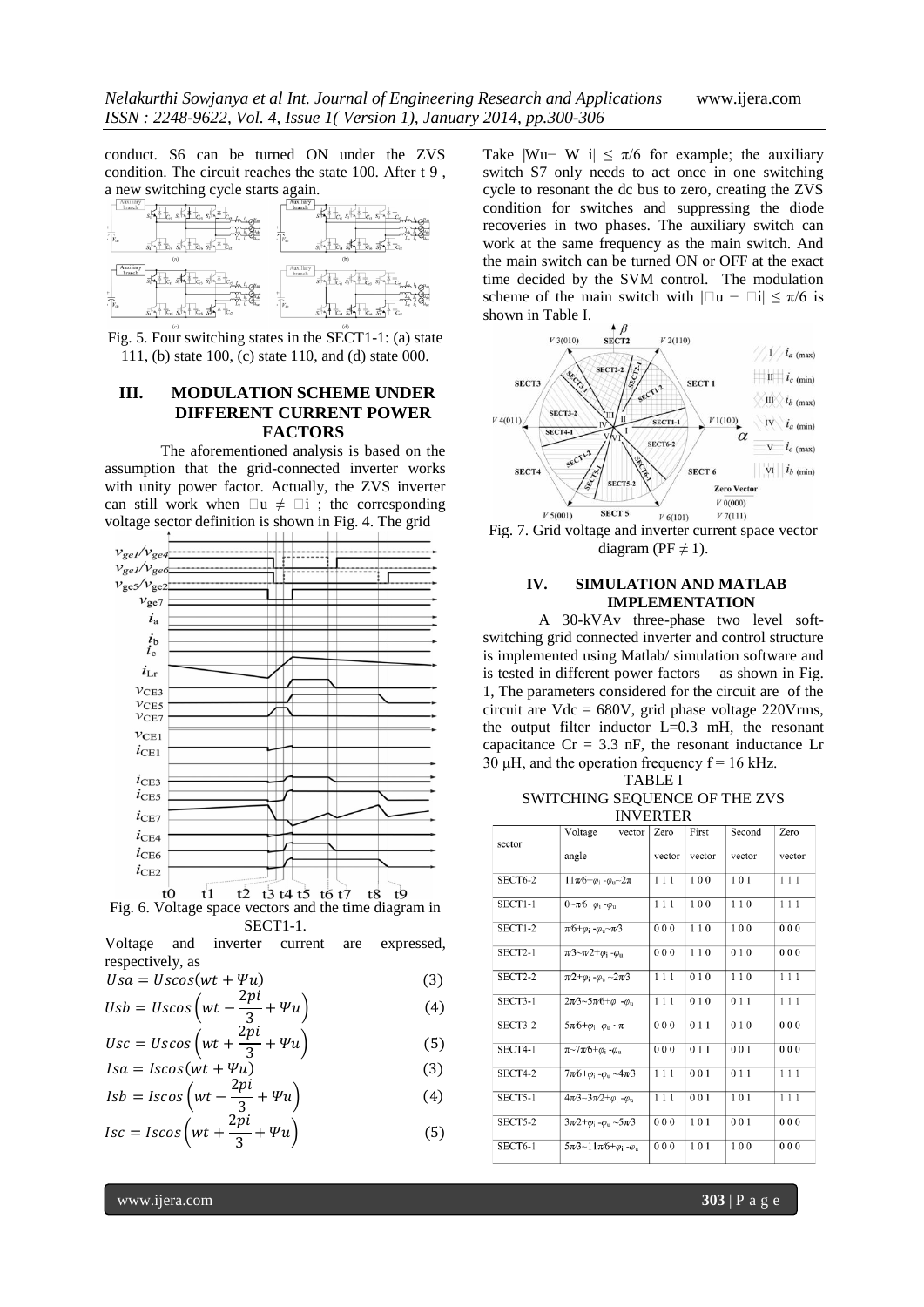Fig. 8 shows the grid voltage and the phase current of the ZVS grid-connected inverter under different power factors. The phase THDi of the ZVS grid-connected inverter under 30-kW output power is 3.3%, which is similar to that of the hard switching inverter. It means that there is a slight influence of the auxiliary resonance branch to the inverter output voltage and current quality.

The waveforms of the collector–emitter (CE) voltage and the conduction current of the main switch S6 in SECT1-1 are shown in Fig. 9. The positive reference direction of the insulated gate bipolar transistor (IGBT) conduction current is from the collector to the emitter. It can be seen from Fig. 9 that the CE voltage of the main switch is clamped to zero before the main switch is turned ON, and then the ZVS turn-on of the main switch is realized.

The waveforms of the CE voltage and the conduction current of the antiparallel diode of the main switch S6 in SECT1-1 are shown in Fig. 10. It can be seen from Fig. 16 that the reverse recovery current of the antiparallel diode has been suppressed well.

The waveforms of the auxiliary switch current and voltage are shown in Fig. 11. It can be seen from Fig. 11 that in most time of a switching cycle, the auxiliary switch S7 is ON; then the duty cycle loss of main switches is small compared with the whole switching cycle. The resonant branch current and auxiliary switch voltage are shown in Fig. 12. It can be seen from Fig. 13 that the current of the resonant inductor is symmetrical high-frequency current. The mean value of the current in S7 is equal to the mean value of ibus. It means that the larger the inverter's output power, the more the conduction losses of auxiliary switch S7.



Fig 8(a) $\Box$ u =  $\Box$ i,



Fig 9 CE voltage and current of S6 (IGBT on)

www.ijera.com **304** | P a g e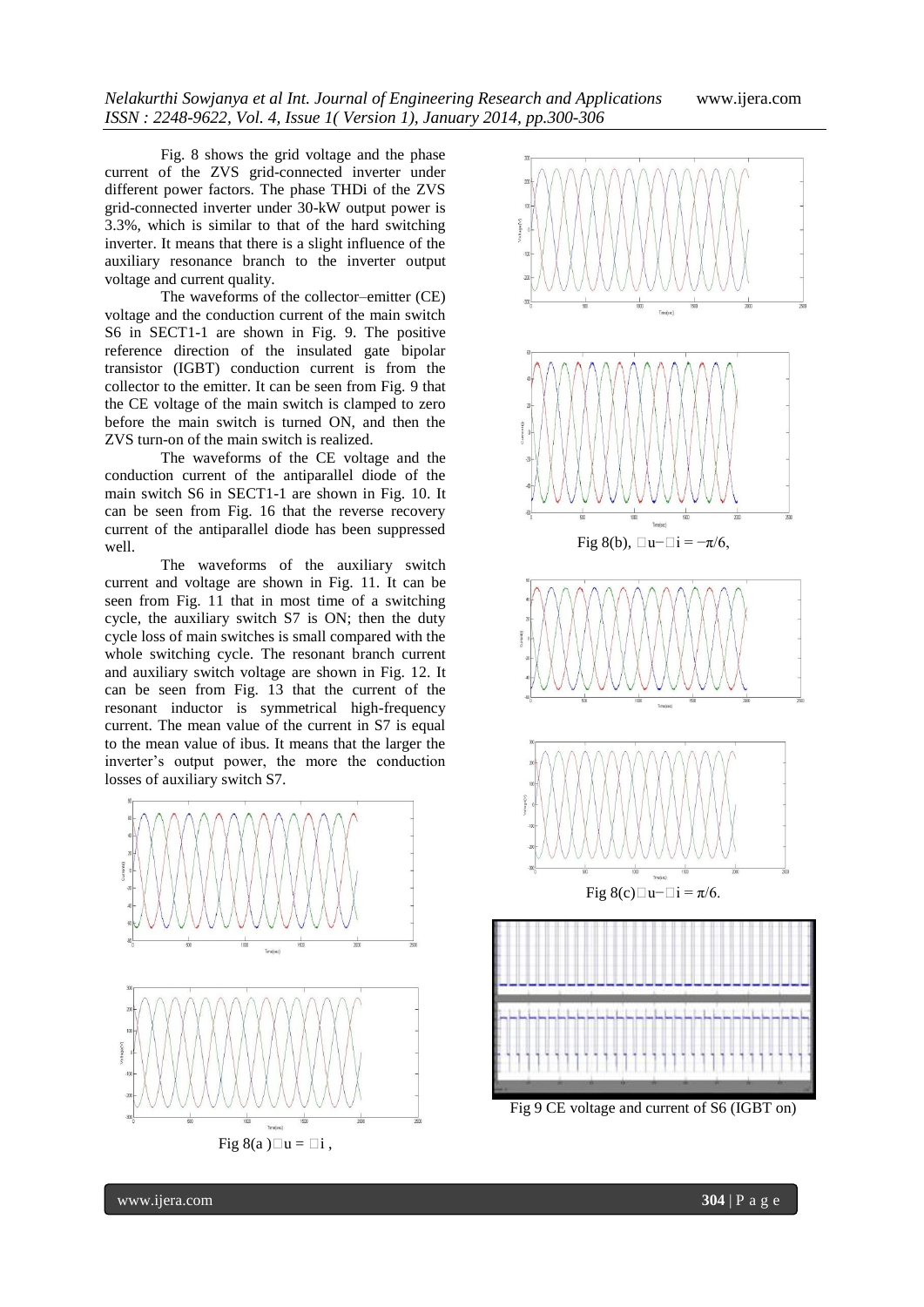

Fig 10CE voltage and current of S6 (diode on)









## **V. CONCLUSION**

The simulation analysis verified using different power factors with the SVM-controlled three-phase soft-switching grid-connected inverter. it is observed that the ZVS operation for all switching devices, and the reverse recovery current in the anti parallel diodes of all switching devices is suppressed well. SVM can be realized at the fixed switching frequency. And the switching voltage stress across all the power switch devices is the same as the dc-link voltage. The ZVS can be achieved in the gridconnected ZVS inverters under the load with unity power factor or less. The reduced switching loss increases its efficiency and makes it suitable for

practical applications. and further paper can be extended using multi level inverter.

#### **REFERENCES**

- [1] N. Mohan, T. Undeland, andW. Robbins, Power Electronics: Converters, Applications and Design. New York: Wiley, 2003, pp. 524–545.
- [2] M. D. Bellar, T. S. Wu, A. Tchamdjou, J. Mahdavi, and M. Ehsani, "A review of softswitched DC–AC converters," IEEE Trans. Ind. Appl., vol. 34, no. 4, pp. 847–860, Jul./Aug. 1998.
- [3] D. M. Divan, "Static power conversion method and apparatus having essentially zero switching losses and clamped voltage levels," U.S. Patent 48 64 483, Sep. 5, 1989.
- [4] M. Nakaok, H. Yonemori, and K. Yurugi, ―Zero-voltage soft-switched PDM three phase AC–DC active power converter operating at unity power factor and sinewave line current," in Proc. IEEE Power Electronics Spec. Conf., 1993, pp. 787–794.
- [5] H. Yonemori, H. Fukuda, and M. Nakaoka, "Advanced three-phase ZVSPWM active power rectifier with new resonant DC link and its digital control scheme," in Proc. IEE Power Electron. Variable Speed Drives, 1994, pp. 608–613.
- [6] G. Venkataramanan, D. M. Divan, and T. Jahns, "Discrete pulse modulation strategies for high frequency inverter system," IEEE Trans. Power Electron., vol. 8, no. 3, pp. 279–287, Jul. 1993.
- [7] G. Venkataramanan and D.M. Divan, "Pulse width modulation with resonant dc link converters," in Proc. Conf. Record IEEE Ind. Appl. Soc. Annu. Meeting, 1990, pp. 984– 990.
- [8] Y. Chen, "A new quasi-parallel resonant dc link for soft-switching PWM inverters," IEEE Trans. Power Electron., vol. 13, no. 3, pp. 427–435, May 1998.
- [9] J. J. Jafar and B. G. Fernandes, "A new quasi-resonant DC-link PWM inverter using single switch for soft switching," IEEE Trans. Power Electron., vol. 17, no. 6, pp. 1010–1016, Nov. 2002.
- [10] M. Mezaroba, D. C. Martins, and I. Barbi, "A ZVS PWM half-bridge voltage source inverter with active clamping," IEEE Trans. Ind. Appl., vol. 54, no. 5, pp. 2665–2762, Oct. 2007.
- [11] R. Gurunathan and A. K. S. Bhat, "Zerovoltage switching DC link single phase pulse width-modulated voltage source inverter,"